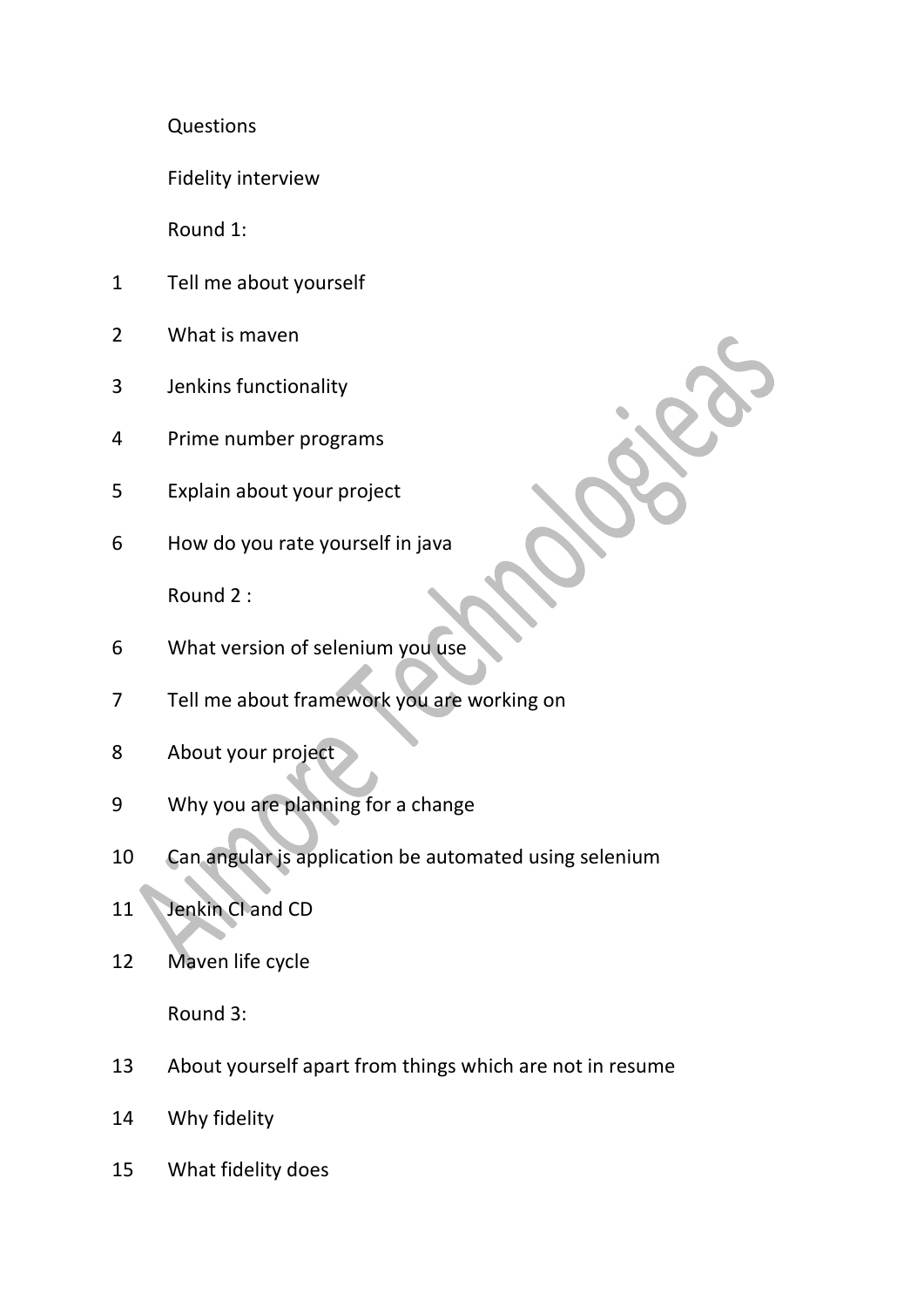- Your positive and negative
- Have you faced any challenges in your project
- What is SVN
- Tfs product backlog
- Are you ready willing to work for development if change given
- How well are you in java rate yourself out of 5
- Scenario given based on that how you handle it

Round 4:

HR round was a very casual round without technical

Round 5:

Technical round with onsite team via video calling

- What is an object
- What is super class
- Can class be protected
- Can method be protected
- 29 What are various access specifier
- Selenium locator
- About your project in 2 minutes
- Jenkins & maven
- Where will you add dependency in maven
- What are method overloading and overriding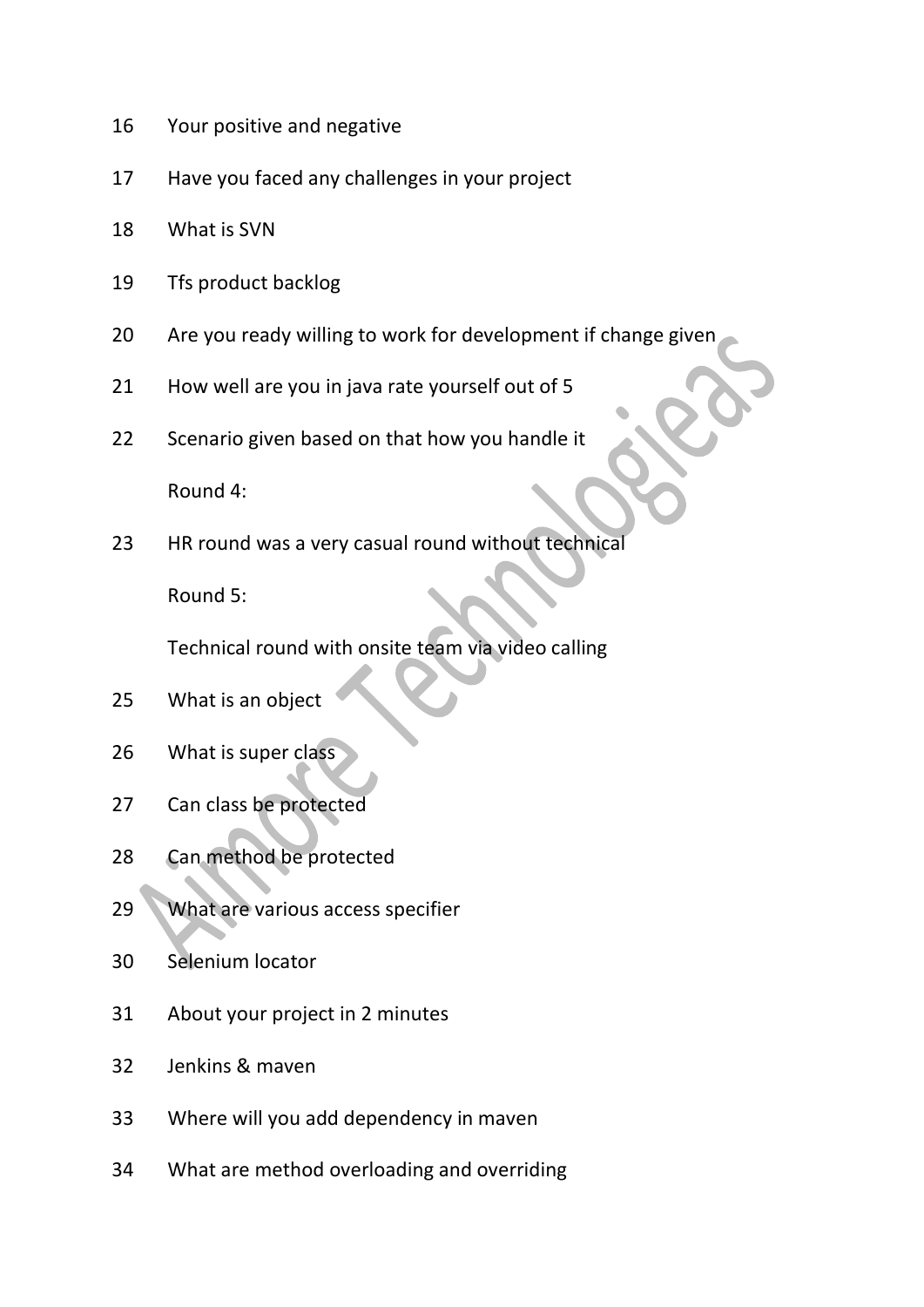- Advantages of automation vs manual
- SVN
- Tfs
- Water fall model
- Agile methodologies
- Scrum process
- Few basic of Java like polymorphism and interface

Fidelity interview :

Round 1:

- Singleton class
- Explain the framework you have used
- Sql queries : ddl, dml, join
- Agile
- Scrum
- Some basic programs
- Jenkins
- Web elements
- Some questions about automation

Round 2:

- Oops concepts
- Encapsulation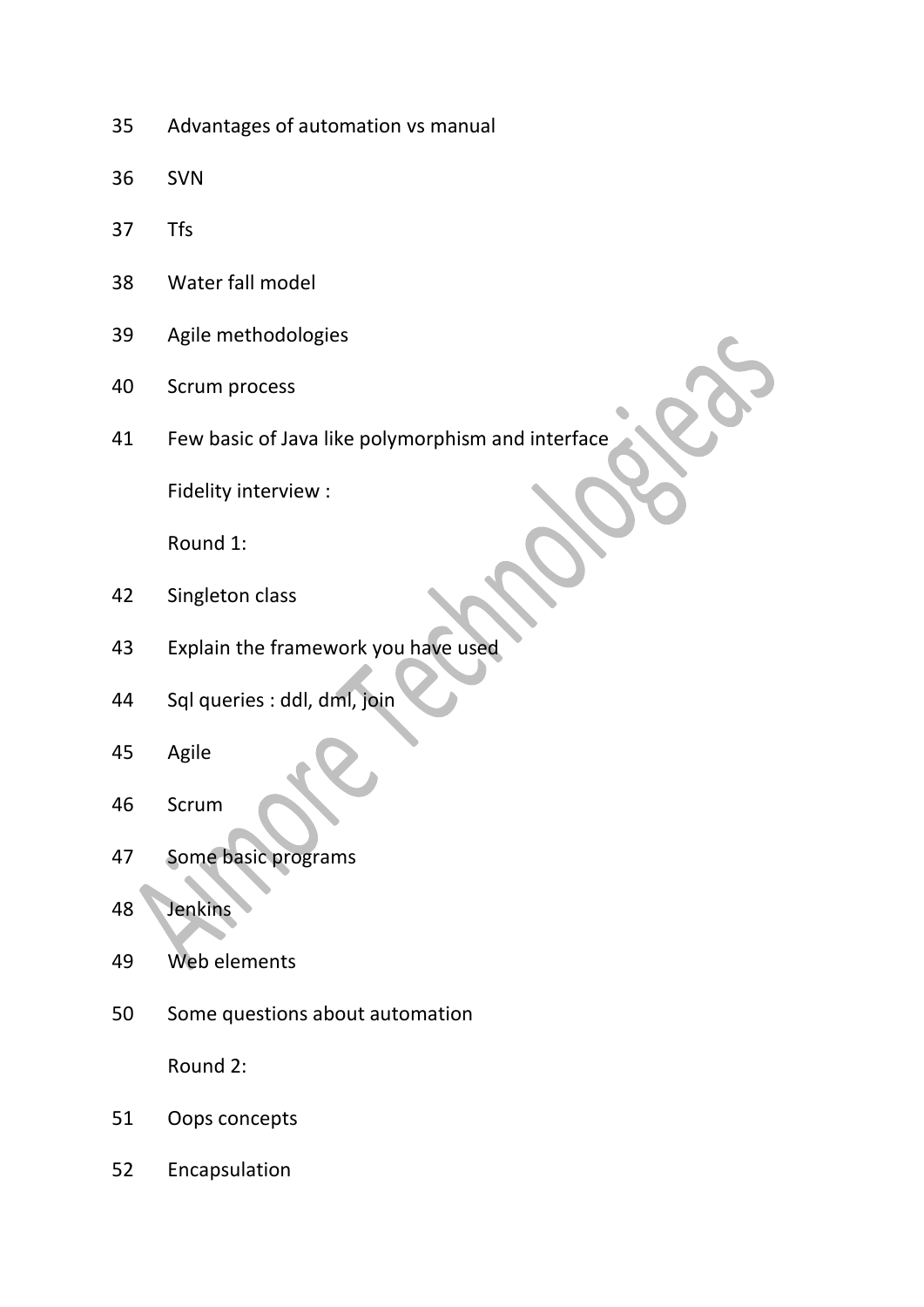- Inheritance
- What is leadership
- What is quality
- Jenkins
- CI and CD.
- Scrum
- What framework you know
- 5 yrs. from now

Round 3:

- About yourself
- Project explanation
- Team size
- Roles and responsibilities
- Strength and weaknesses
- What do you know other than selenium
- Selenium
- Core java with programming (it will be tough)
- Question in Testing and automation
- Agile Process

 Role and behaviour questions like willingness to move to development projects if selected